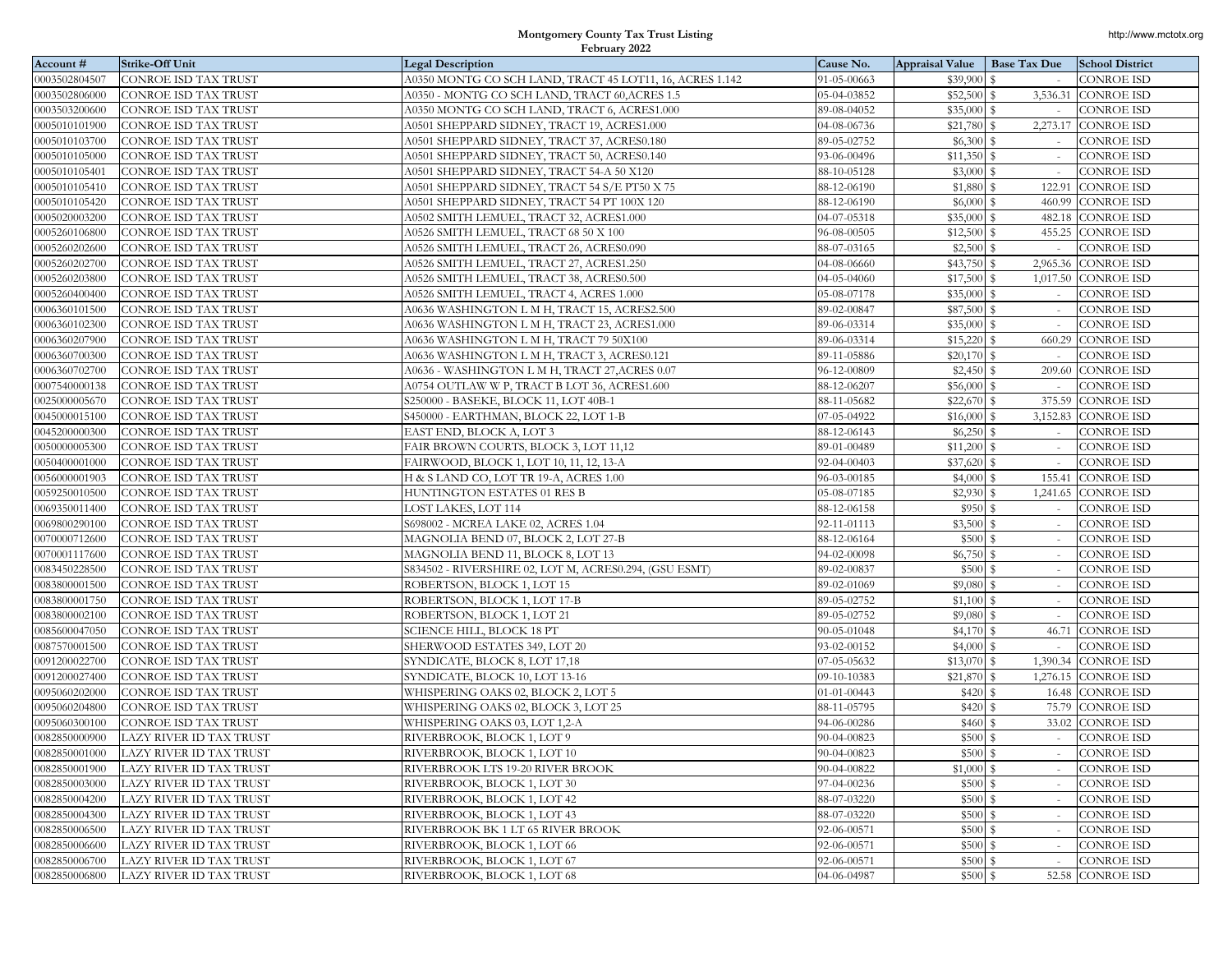| 0082850006900                  | LAZY RIVER ID TAX TRUST                                    | RIVERBROOK, BLOCK 1, LOT 69                                   | 04-06-04987                | \$500S             |               | 52.58 CONROE ISD                     |
|--------------------------------|------------------------------------------------------------|---------------------------------------------------------------|----------------------------|--------------------|---------------|--------------------------------------|
| 0082850008400                  | LAZY RIVER ID TAX TRUST                                    | RIVERBROOK, BLOCK 1, LOT 84                                   | 99-11-06663                | \$500S             |               | <b>CONROE ISD</b>                    |
| 0082850010300                  | LAZY RIVER ID TAX TRUST                                    | RIVERBROOK, BLOCK 2, LOT 12                                   | 90-04-00822                | \$500 \$           |               | <b>CONROE ISD</b>                    |
| 0082850012000                  | LAZY RIVER ID TAX TRUST                                    | RIVERBROOK, BLOCK 2, LOT 29                                   | 9486                       | \$500 \$           |               | <b>CONROE ISD</b>                    |
| 0082850012600                  | LAZY RIVER ID TAX TRUST                                    | RIVERBROOK BK 2 LT 35 RIVER BROOK                             | 9486                       | \$500 \$           |               | <b>CONROE ISD</b>                    |
| 0082850012700                  | LAZY RIVER ID TAX TRUST                                    | RIVERBROOK BK 2 LT 36 RIVER BROOK                             | 9486                       | \$500              | s             | <b>CONROE ISD</b>                    |
| 0082850012800                  | LAZY RIVER ID TAX TRUST                                    | RIVERBROOK, BLOCK 2, LOT 37                                   | 88-04-01343                | \$500 \$           | 12.53         | <b>CONROE ISD</b>                    |
| 0082850013400                  | LAZY RIVER ID TAX TRUST                                    | RIVERBROOK, BLOCK 2, LOT 43-46                                | 88-12-06215                | $$2,000$ $$$       |               | <b>CONROE ISD</b>                    |
| 0097260704100                  | MONTGOMERY COUNTY MUD # 7 TAX TRUST                        | WDLNDS VIL PANTHER CK 07, BLOCK 1, LOT41 N 16 FT              | 06-04-03157                | \$3,060            | 355.32<br>S   | <b>CONROE ISD</b>                    |
| 0053300004700                  | MONTGOMERY COUNTY MUD #15 TAX TRUST                        | S533000 - GLENEAGLES 01, LOT 47-A, ACRES 0.0799               | 08-09-08800                |                    | 652.34        | <b>CONROE ISD</b>                    |
| 0053300006301                  | MONTGOMERY COUNTY MUD #15 TAX TRUST                        | S533000 - GLENEAGLES 01, LOT 63-A, ACRES 0.1066               | 08-09-08000                |                    | 909.95        | <b>CONROE ISD</b>                    |
| 0064650000500                  | MONTGOMERY COUNTY MUD #42 TAX TRUST                        | LA SALLE CROSSING 01 (WESTLAKE), BLOCK1, LOT 5                | 91-08-01048                | $$12,260$ \$       | $\sim$        | <b>CONROE ISD</b>                    |
| 0064650001700                  | MONTGOMERY COUNTY MUD #42 TAX TRUST                        | LA SALLE CROSSING 01 (WESTLAKE), BLOCK1, LOT 17               | 91-08-01048                | $$13,360$ \$       |               | CONROE ISD                           |
| 0064650001800                  | MONTGOMERY COUNTY MUD #42 TAX TRUST                        | LA SALLE CROSSING 01 (WESTLAKE), BLOCK1, LOT 18               | 91-08-01048                | $$12,040$ \$       |               | CONROE ISD                           |
| 0064650001900                  | MONTGOMERY COUNTY MUD #42 TAX TRUST                        | LA SALLE CROSSING 01 (WESTLAKE), BLOCK1, LOT 19               | 91-08-01048                |                    |               | <b>CONROE ISD</b>                    |
| 0064650002000                  | MONTGOMERY COUNTY MUD #42 TAX TRUST                        | LA SALLE CROSSING 01 (WESTLAKE), BLOCK1, LOT 20               | 91-08-01048                |                    |               | <b>CONROE ISD</b>                    |
| 0064650002100                  | MONTGOMERY COUNTY MUD #42 TAX TRUST                        | LA SALLE CROSSING 01 (WESTLAKE), BLOCK1, LOT 21               | 91-08-01048                | \$6,770 \$         |               | <b>CONROE ISD</b>                    |
| 0064650003200                  | MONTGOMERY COUNTY MUD #42 TAX TRUST                        | LA SALLE CROSSING 01 (WESTLAKE), BLOCK1, LOT 32               | 91-08-01048                | $$10,890$ \$       | $\sim$        | <b>CONROE ISD</b>                    |
| 0064650003300                  | MONTGOMERY COUNTY MUD #42 TAX TRUST                        | LA SALLE CROSSING 01 (WESTLAKE), BLOCK1, LOT 33               | 91-08-01048                | $$10,890$ \$       |               | <b>CONROE ISD</b>                    |
| 0064650003400                  | MONTGOMERY COUNTY MUD #42 TAX TRUST                        | LA SALLE CROSSING 01 (WESTLAKE), BLOCK1, LOT 34               | 91-08-01048                | $$10,890$ \$       |               | <b>CONROE ISD</b>                    |
| 0064650003500                  | MONTGOMERY COUNTY MUD #42 TAX TRUST                        | LA SALLE CROSSING 01 (WESTLAKE), BLOCK1, LOT 35               | 91-08-01048                | $$10,890$ \$       |               | CONROE ISD                           |
| 0064650003600                  | MONTGOMERY COUNTY MUD #42 TAX TRUST                        | LA SALLE CROSSING 01 (WESTLAKE), BLOCK1, LOT 36               | 91-08-01048                | $$10,890$ \$       |               | <b>CONROE ISD</b>                    |
| 0000730001000                  | MONTGOMERY COUNTY TAX TRUST                                | A0073 BRIDGES WM B, TRACT 10, ACRES1.500                      | 90-09-01785                | $$52,500$ \$       | 189.97        | <b>CONROE ISD</b>                    |
| 0002890200230                  | MONTGOMERY COUNTY TAX TRUST                                | TR 2, 12.5% U/D INT IN 5. AC, ACRES0.625                      | 95-06-00835                | $$22,050$ \$       | 215.13        | <b>CONROE ISD</b>                    |
| 0002890200240                  | MONTGOMERY COUNTY TAX TRUST                                | A0289 - JAMES DENWARD, TRACT 2, ACRES0.625, 12.5% UDI IN 5 AC | 95-06-00835                | $$22,050$ \$       |               | 270.60 CONROE ISD                    |
| 0002890200830                  | MONTGOMERY COUNTY TAX TRUST                                | TR 8 1/2 OF 1/4 U/D INT IN 2.0 AC, ACRES 0.250                | 95-06-00835                | \$8,750 \$         |               | 85.50 CONROE ISD                     |
| 0002890200840                  | MONTGOMERY COUNTY TAX TRUST                                | TR 8 1/2 OF 1/4 U/D IN 2.0 AC, ACRES0.250                     | 95-06-00835                |                    | 85.50         | <b>CONROE ISD</b>                    |
| 0005010091500                  | MONTGOMERY COUNTY TAX TRUST                                | A0501 SHEPPARD SIDNEY, TRACT 18, ACRES1.000                   | 95-06-00682                | \$21,780           | l S           | CONROE ISD                           |
| 0005010105402                  | MONTGOMERY COUNTY TAX TRUST                                | A0501 SHEPPARD SIDNEY, TRACT 54-B 50 X120                     | 91-04-00580                | \$3,000S           | 42.63         | <b>CONROE ISD</b>                    |
| 0005010109800                  | MONTGOMERY COUNTY TAX TRUST                                | A0501 SHEPPARD SIDNEY, TRACT 98 145 X217                      | 96-12-00806                | $$15,730$ \$       |               | CONROE ISD                           |
| 0005260107200                  | MONTGOMERY COUNTY TAX TRUST                                | A0526 SMITH LEMUEL, TRACT 72, ACRES1.000                      | 96-08-00516                | $$35,000$ \$       |               | CONROE ISD                           |
| 0005970003611                  | MONTGOMERY COUNTY TAX TRUST                                | A0597 WILBURN MATILDA, TRACT 36-B,ACRES 0.570                 | 16-10-12453                | $$19,950$ \$       | 4,289.65      | <b>CONROE ISD</b>                    |
| 0006360101700                  | MONTGOMERY COUNTY TAX TRUST                                | A0636 WASHINGTON L M H, TRACT 17, ACRES1.500                  | 89-05-02653                | $$52,500$ \$       | $\sim$        | <b>CONROE ISD</b>                    |
| 0006360101701                  | MONTGOMERY COUNTY TAX TRUST                                | A0636 WASHINGTON L M H, TRACT 17-A, ACRES 1.500               | 95-06-00663                | \$52,500           | l S<br>578.37 | <b>CONROE ISD</b>                    |
| 0006360700900                  | MONTGOMERY COUNTY TAX TRUST                                | A0636 WASHINGTON L M H, TRACT 9, LT 6-9PALO ALTO, ACRES 0.330 | 10-11-12728                |                    | 121.22        | <b>CONROE ISD</b>                    |
| 0006360702000                  | MONTGOMERY COUNTY TAX TRUST                                | A0636 WASHINGTON L M H, TRACT 20, ACRES0.110                  | 10-11-12728                |                    | 127.79        | <b>CONROE ISD</b>                    |
| 0006360702100                  | MONTGOMERY COUNTY TAX TRUST                                | A0636 WASHINGTON L M H, TRACT 21, ACRES0.800                  | 10-11-12728                | $$17,420$ \$       | 293.68        | <b>CONROE ISD</b>                    |
| 0006450003110                  | MONTGOMERY COUNTY TAX TRUST                                | A0645 W C RR CO, TRACT 31 100X125,ACRES 0.290                 | 97-04-00204                |                    |               | <b>CONROE ISD</b>                    |
| 0025000001650                  | MONTGOMERY COUNTY TAX TRUST                                | BASEKE, BLOCK 5, LOT 16-B                                     | 91-04-00583                | $$11,030$ \$       | 20.23         | <b>CONROE ISD</b>                    |
| 0027400002100                  | MONTGOMERY COUNTY TAX TRUST                                | BRUCE, BLOCK 1, LOT 21                                        | 03-04-02761                |                    | 163.37        | <b>CONROE ISD</b>                    |
| 0057100001502                  | MONTGOMERY COUNTY TAX TRUST                                | S571000 - HARRIS MIKE, BLOCK 1, LOT15-D, ACRES 0.5            | 18-09-11650                | $$5,000$ \$        | 2,099.36      | <b>CONROE ISD</b>                    |
| 0069350002400                  | MONTGOMERY COUNTY TAX TRUST                                | LOST LAKES, LOT 24                                            | 90-06-01210                | \$850              | l S           | CONROE ISD                           |
| 0069350007500                  | MONTGOMERY COUNTY TAX TRUST                                | LOST LAKES, LOT 75,76,77,78                                   | 16-09-11407                | $$9,010$ \$        | 2,760.44      | <b>CONROE ISD</b>                    |
| 0069350011100                  | MONTGOMERY COUNTY TAX TRUST                                | LOST LAKES, LOT 111                                           | 93-02-00188                | \$900S             | 9.81          | <b>CONROE ISD</b>                    |
| 0069350011200                  | MONTGOMERY COUNTY TAX TRUST                                | LOST LAKES, LOT 112                                           | 93-02-00188                |                    |               | 13.63 CONROE ISD                     |
| 0069350011300                  | MONTGOMERY COUNTY TAX TRUST                                | LOST LAKES, LOT 113                                           | 93-02-00188                | $$1,000$ \$        |               | 10.90 CONROE ISD                     |
| 0070000206030                  | MONTGOMERY COUNTY TAX TRUST                                | MAGNOLIA BEND 02 BK 4 LT 9 TR C VA#LH-428394-TEX-H            | 89-04-02201                | $$10,000$ \$       |               | 29.48 CONROE ISD                     |
| 0070000602700                  | MONTGOMERY COUNTY TAX TRUST                                | MAGNOLIA BEND 06, BLOCK 2, LOT 11-B                           | 93-02-00161                | \$500 \$           | 18.00         | <b>CONROE ISD</b>                    |
| 0071550031100                  | MONTGOMERY COUNTY TAX TRUST                                | MEADOWBROOK, LOT 311                                          | 93-02-00218                | \$2,800 \$         | 77.54         | <b>CONROE ISD</b>                    |
| 0082850011500<br>0082850012500 | MONTGOMERY COUNTY TAX TRUST                                | RIVERBROOK, BLOCK 2, LOT 24<br>RIVERBROOK BK 2 LT 34          | 01-01-00107<br>88-10-04446 | \$500S             |               | 5.64 CONROE ISD<br><b>CONROE ISD</b> |
| 0082850014900                  | MONTGOMERY COUNTY TAX TRUST<br>MONTGOMERY COUNTY TAX TRUST |                                                               | 96-10-00673                | \$500 \$<br>\$500S | $\sim$        | <b>CONROE ISD</b>                    |
| 0083200304600                  | MONTGOMERY COUNTY TAX TRUST                                | RIVERBROOK, BLOCK 2, LOT 58<br>RIVER PLANTATION 03, LOT 46    | 89-04-02012                | $$12,430$ \$       | $\sim$        | CONROE ISD                           |
| 0083800001200                  | MONTGOMERY COUNTY TAX TRUST                                | ROBERTSON, BLOCK 1, LOT 12                                    | 92-04-00394                | $$9,080$ \$        |               | 42.63 CONROE ISD                     |
|                                |                                                            |                                                               |                            |                    |               |                                      |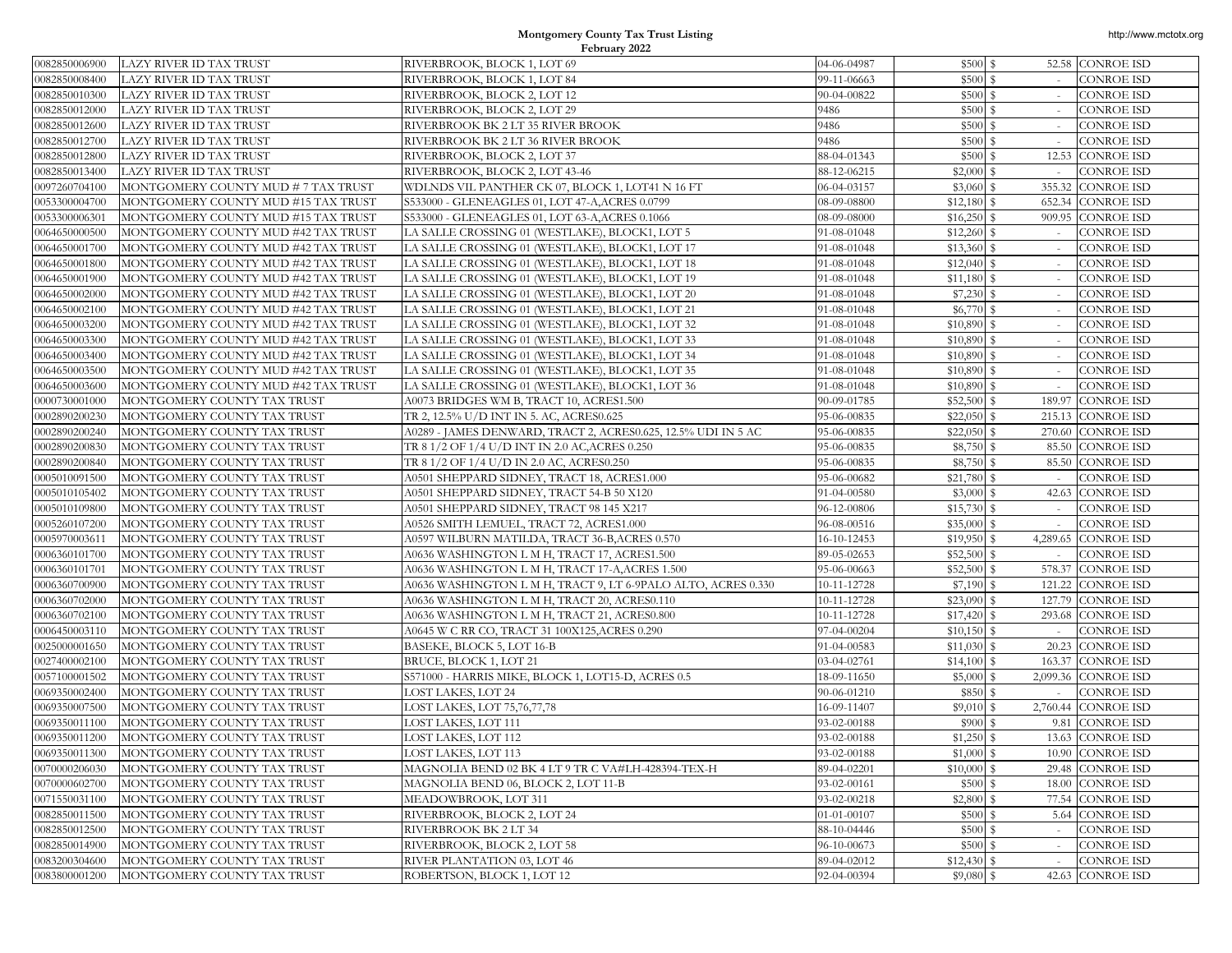| 0085700000200 | MONTGOMERY COUNTY TAX TRUST               | SECURITY TOWNSITE, BLOCK 12                                | 16-07-08162 | $$8,400$ $$$  |          | 2,933.89 CONROE ISD     |
|---------------|-------------------------------------------|------------------------------------------------------------|-------------|---------------|----------|-------------------------|
| 0087200004400 | MONTGOMERY COUNTY TAX TRUST               | S872000 - SHADY GROVE, BLOCK 5, LOT 8U/D 1/2 INT           | 14-02-01289 | \$5,600S      |          | 485.46 CONROE ISD       |
| 0087200004410 | MONTGOMERY COUNTY TAX TRUST               | SHADY GROVE, BLOCK 5, LOT 8 U/D 1/4 INT                    | 91-12-01663 | $$2,800$ \$   |          | 80.45 CONROE ISD        |
| 0087200004420 | MONTGOMERY COUNTY TAX TRUST               | S872000 - SHADY GROVE, BLOCK 5, LOT 8U/D 1/8 INT           | 14-02-01289 | $$11,200$ \$  |          | 507.73 CONROE ISD       |
| 0087200004430 | MONTGOMERY COUNTY TAX TRUST               | S872000 - SHADY GROVE, BLOCK 5, LOT 8U/D 1/8 INT           | 14-02-01289 | $$11,200$ \$  | 465.87   | <b>CONROE ISD</b>       |
| 0087200004500 | MONTGOMERY COUNTY TAX TRUST               | SHADY GROVE, BLOCK 6, LOT 1 U/D 1/2 INT                    | 14-02-01329 | $$5,430$ $$$  |          | 474.70 CONROE ISD       |
| 0087200004510 | MONTGOMERY COUNTY TAX TRUST               | SHADY GROVE, BLOCK 6, LOT 1 U/D 1/4 INT                    | 91-12-01663 | $$2,710$ $$$  |          | 69.35 CONROE ISD        |
| 0087200004520 | MONTGOMERY COUNTY TAX TRUST               | SHADY GROVE, BLOCK 6, LOT 1 U/D 1/8 INT                    | 14-02-01329 | $$10,860$ \$  |          | 497.48 CONROE ISD       |
| 0087200004530 | MONTGOMERY COUNTY TAX TRUST               | SHADY GROVE, BLOCK 6, LOT 1 U/D 1/8 INT                    | 14-02-01329 | $$10,860$ \$  |          | 497.48 CONROE ISD       |
| 0087200005200 | MONTGOMERY COUNTY TAX TRUST               | S872000 - SHADY GROVE, BLOCK 6, LOT 8U/D 1/2 INT           | 14-02-01444 | $$5,430$ \$   |          | 471.65 CONROE ISD       |
| 0087200005210 | MONTGOMERY COUNTY TAX TRUST               | SHADY GROVE, BLOCK 6, LOT 8 U/D 1/4 INT                    | 14-02-01444 |               |          | 69.35 CONROE ISD        |
| 0087200005220 | MONTGOMERY COUNTY TAX TRUST               | S872000 - SHADY GROVE, BLOCK 6, LOT 8U/D 1/8 INT           | 14-02-01444 | \$10,860 \$   | 13.07    | <b>CONROE ISD</b>       |
| 0087200005230 | MONTGOMERY COUNTY TAX TRUST               | S872000 - SHADY GROVE, BLOCK 6, LOT 8U/D 1/8 INT           | 14-02-01444 | $$10,860$ \$  |          | 491.36 CONROE ISD       |
| 0092000051400 | MONTGOMERY COUNTY TAX TRUST               | S920000 - TAMINA, BLOCK 23, LOT 16, 17,18                  | 94-07-00358 | \$3,600S      |          | 97.90 CONROE ISD        |
| 0093200104000 | MONTGOMERY COUNTY TAX TRUST               | TWIN LAKES 01, BLOCK 4, LOT 56                             | 98-02-00117 | \$500S        |          | <b>CONROE ISD</b>       |
| 0095060202100 | MONTGOMERY COUNTY TAX TRUST               | WHISPERING OAKS 02, BLOCK 2, LOT 6                         | 01-01-00421 | \$420S        |          | 2.64 CONROE ISD         |
| 0095060300300 | MONTGOMERY COUNTY TAX TRUST               | WHISPERING OAKS 03, LOT 3                                  | 88-12-06570 | \$440S        | $\sim$   | <b>CONROE ISD</b>       |
| 0000780004224 | MAGNOLIA ISD TAX TRUST                    | A0078 - BROWN JAMES, TRACT 42-I, ACRES1.249                | 15-04-03399 | $$62,450$ \$  | 5,763.90 | <b>MAGNOLIA ISD</b>     |
| 0001680100600 | MAGNOLIA ISD TAX TRUST                    | A0168 - DUNLAVEY W T, TRACT 6, ACRES1.09                   | 16-09-10219 | \$54,500S     |          | 5,340.14 MAGNOLIA ISD   |
| 0006130000300 | MAGNOLIA ISD TAX TRUST                    | A0613 - WARD CYRUS, TRACT 3 DRILL SITE,ACRES 2             | 14-02-01780 | $$100,000$ \$ |          | 8,343.73 MAGNOLIA ISD   |
| 0088550003200 | MAGNOLIA ISD TAX TRUST                    | SKYLIGHT TIMBERS, LOT 32, ACRES 1.950                      | 12-12-13528 | \$980S        |          | 83.11 MAGNOLIA ISD      |
| 0073100002800 | CITY OF MONTGOMERY TAX TRUST              | MOUNT PLEASANT HEIGHTS, LOT 28                             | 91-05-00745 |               |          | 188.83 MONTGOMERY ISD   |
| 0000350010800 | MONTGOMERY COUNTY TAX TRUST               | A0035 - SHANNON JACOB, TRACT 108, ACRES0.115               | 15-12-12969 | \$32,640      | -S       | 3,637.20 MONTGOMERY ISD |
| 0058030404800 | MONTGOMERY COUNTY TAX TRUST               | HIDDEN FOREST EST 04, LOT 48                               | 00-08-05395 | \$5,700 \$    | $\sim$   | MONTGOMERY ISD          |
| 0040200009600 | MONTGOMERY ISD TAX TRUST                  | DOBBIN TOWNSITE, BLOCK 6, LOT 1                            | 12-05-05757 | $$1,000$ \$   |          | 224.65 MONTGOMERY ISD   |
| 0040200020500 | MONTGOMERY ISD TAX TRUST                  | S402000 - DOBBIN TOWNSITE, BLOCK 14,LOT 1,5,6              | 12-05-05757 | \$7,500 \$    |          | 842.37 MONTGOMERY ISD   |
| 0040200022500 | MONTGOMERY ISD TAX TRUST                  | S402000 - DOBBIN TOWNSITE, BLOCK 15,LOT 3,4,6,13           | 12-05-05757 |               | 982.77   | MONTGOMERY ISD          |
| 0040200023200 | MONTGOMERY ISD TAX TRUST                  | DOBBIN TOWNSITE, BLOCK 15, LOT 10,11                       | 12-05-05757 | $$2,500$ \$   |          | 280.78 MONTGOMERY ISD   |
| 0040200026500 | MONTGOMERY ISD TAX TRUST                  | DOBBIN TOWNSITE, BLOCK 17, LOT 5,6                         | 12-05-05757 | $$2,650$ \$   |          | 280.78 MONTGOMERY ISD   |
| 0040200028300 | MONTGOMERY ISD TAX TRUST                  | DOBBIN TOWNSITE, BLOCK 17, LOT 23,24                       | 12-05-05757 | $$2,650$ \$   | 280.78   | MONTGOMERY ISD          |
| 0040200036400 | MONTGOMERY ISD TAX TRUST                  | DOBBIN TOWNSITE, BLOCK 20, LOT 23,24 PT                    | 12-05-05757 |               |          | 280.78 MONTGOMERY ISD   |
| 0040200130800 | MONTGOMERY ISD TAX TRUST                  | DOBBIN TOWNSITE 01, BLOCK 59, LOT 20-23                    | 12-05-05757 | $$4,000$ \$   |          | 449.29 MONTGOMERY ISD   |
| 0033000022401 | STANLEY LAKE MUD-TAX TRUST                | S330000 - CAPE CONROE 01, BLOCK 3, LOTR-7 LAKE             | 93-04-00304 | \$100S        |          | MONTGOMERY ISD          |
| 0097380202300 | EAST MONT CO MUD #1 TAX TRUST             | WOODWAY FOREST 02 BK 1 LT 23                               | 05-10-09591 |               |          | 180.19 NEW CANEY ISD    |
| 0097380202400 | EAST MONT CO MUD #1 TAX TRUST             | WOODWAY FOREST 02 BK 1 LT 24                               | 05-10-09591 | $$1,190$ \$   |          | 186.39 NEW CANEY ISD    |
| 0061000009000 | MONTGOMERY COUNTY TAX TRUST               | IDLE WILDE, BLOCK 4, LOT 13-16, 17 PT, 18                  | 01-06-03890 |               |          | 39.03 NEW CANEY ISD     |
| 0061000012500 | MONTGOMERY COUNTY TAX TRUST               | IDLE WILDE, BLOCK 6, LOT 1 PT, ACRES0.035                  | 01-06-03890 | \$530S        |          | 15.67 NEW CANEY ISD     |
| 0083970128002 | MONTGOMERY COUNTY TAX TRUST               | ROMAN FOREST 01, RES 18 (BLOCK 6), ACRES 2.700             | 97-07-00342 | $$3,200$ $$$  |          | 173.55 NEW CANEY ISD    |
| 0083970140850 | MONTGOMERY COUNTY TAX TRUST               | ROMAN FOREST 01, RES 19, ACRES 0.700                       | 97-07-00342 | \$1,300S      |          | 70.52 NEW CANEY ISD     |
| 0083970210501 | MONTGOMERY COUNTY TAX TRUST               | ROMAN FOREST 02, RES 1 PARK (BLOCK 3), ACRES 0.460         | 97-07-00342 | \$460S        |          | 315.08 NEW CANEY ISD    |
| 0083970210502 | MONTGOMERY COUNTY TAX TRUST               | ROMAN FOREST 02, RES 2, ACRES 0.270                        | 97-07-00342 | $$11,760$ \$  |          | 57.50 NEW CANEY ISD     |
| 0083970210507 | MONTGOMERY COUNTY TAX TRUST               | ROMAN FOREST 02, RES 7 (BLOCK 10), ACRES 0.160             | 97-07-00342 | \$630S        |          | 34.15 NEW CANEY ISD     |
| 0083970303806 | MONTGOMERY COUNTY TAX TRUST               | ROMAN FOREST 03, RES 17 (BLOCK 2) SPLITBY PUD, ACRES 1.361 | 97-07-00342 | $$1,500$ \$   |          | 133.68 NEW CANEY ISD    |
| 0083970363106 | MONTGOMERY COUNTY TAX TRUST               | ROMAN FOREST 03, RES 22 PT (BLOCK 23), ACRES 1.490         | 97-07-00342 | \$5,400 \$    |          | 205.08 NEW CANEY ISD    |
| 0083970401100 | MONTGOMERY COUNTY TAX TRUST               | ROMAN FOREST 04 RES 2, ACRES 0.480                         | 97-07-00342 | $$3,000$ \$   |          | 113.93 NEW CANEY ISD    |
|               | 0083970407900 MONTGOMERY COUNTY TAX TRUST | ROMAN FOREST 04 RES 4, ACRES 2.500                         | 97-07-00342 | $$3,000$ \$   |          | 152.88 NEW CANEY ISD    |
| 0083970416500 | MONTGOMERY COUNTY TAX TRUST               | ROMAN FOREST 04 RES 9, ACRES 1.550                         | 97-07-00342 | $$3,000$ \$   |          | 113.93 NEW CANEY ISD    |
| 0083970438600 | MONTGOMERY COUNTY TAX TRUST               | ROMAN FOREST 04, RES 16 (BLOCK 14), ACRES 3.230            | 97-07-00342 | $$3,000$ \$   |          | 113.93 NEW CANEY ISD    |
| 0083970440200 | MONTGOMERY COUNTY TAX TRUST               | ROMAN FOREST 04, RES 17 (BLOCK 15), ACRES 1.950            | 97-07-00342 | \$200S        |          | 7.90 NEW CANEY ISD      |
| 0000750001650 | NEW CANEY ISD TAX TRUST                   | A0075 BRYAN CHRISTOPHER, TRACT 16-L, ACRES 1.331           | 88-11-05518 | $$23,290$ \$  |          | <b>NEW CANEY ISD</b>    |
| 0001970106400 | NEW CANEY ISD TAX TRUST                   | A0197 EVERETT JOHN M, BLOCK 64, TRACT64, ACRES 0.170       | 95-10-01138 | $$5,950$ \$   |          | <b>NEW CANEY ISD</b>    |
| 0002290009900 | NEW CANEY ISD TAX TRUST                   | A0229 GARSEE SEYMOUR, TRACT 99, ACRES0.500                 | 90-01-00258 | $$17,500$ \$  | $\sim$   | <b>NEW CANEY ISD</b>    |
| 0003080301810 | NEW CANEY ISD TAX TRUST                   | A0308 LYNCH WM, TRACT 18-D, ACRES 1.410                    | 98-03-00158 | $$3,540$ \$   |          | 236.07 NEW CANEY ISD    |
| 0005090002700 | NEW CANEY ISD TAX TRUST                   | A0509 SHORT M H, TRACT 27, 58, ACRES0.500                  | 06-02-01112 | $$13,130$ \$  |          | 239.23 NEW CANEY ISD    |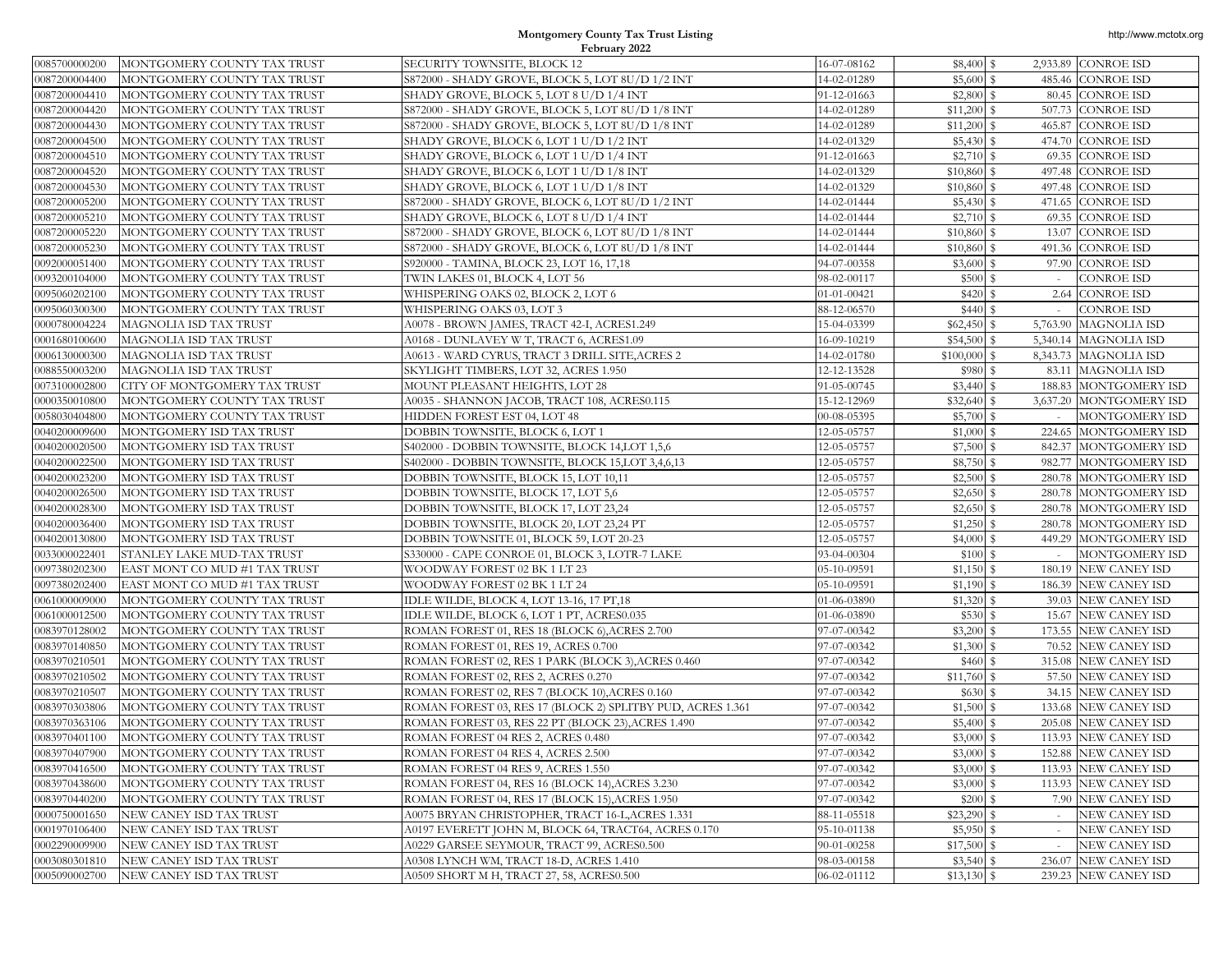| 0005090101900                  | NEW CANEY ISD TAX TRUST                                        | A0509 SHORT M H, TRACT 19, ACRES 0.500                                                              | 90-01-00135                | $$16,890$ \$             |                         | <b>NEW CANEY ISD</b>                    |
|--------------------------------|----------------------------------------------------------------|-----------------------------------------------------------------------------------------------------|----------------------------|--------------------------|-------------------------|-----------------------------------------|
| 0005090105700                  | NEW CANEY ISD TAX TRUST                                        | A0509 SHORT M H, TRACT 57, ACRES 0.220                                                              | 89-09-04679                | $$7,700$ \$              |                         | 73.24 NEW CANEY ISD                     |
| 0005090105900                  | NEW CANEY ISD TAX TRUST                                        | A0509 SHORT M H, TRACT 59, ACRES 0.220                                                              | 07-08-08275                | \$5,780S                 |                         | 171.66 NEW CANEY ISD                    |
| 0005350002100                  | NEW CANEY ISD TAX TRUST                                        | A0535 SHORT M H, TRACT 21, ACRES 1.000                                                              | 90-03-00637                | $$1,000$ \$              |                         | NEW CANEY ISD                           |
| 0061000015900                  | NEW CANEY ISD TAX TRUST                                        | S610000 - IDLE WILDE, BLOCK 6, LOT 35                                                               | 890804178CV                | \$500S                   |                         | NEW CANEY ISD                           |
| 0061000016100                  | NEW CANEY ISD TAX TRUST                                        | IDLE WILDE, BLOCK 6, LOT 9,10,11,36-38                                                              | 04-07-05926                | $$1,360$ \$              |                         | 125.72 NEW CANEY ISD                    |
| 0061000030800                  | NEW CANEY ISD TAX TRUST                                        | S610000 - IDLE WILDE, BLOCK 8, LOT 16                                                               | 89-08-04178                | \$500 \$                 | $\sim$                  | <b>NEW CANEY ISD</b>                    |
| 0061000030900                  | NEW CANEY ISD TAX TRUST                                        | IDLE WILDE, BLOCK 8, LOT 17 PT                                                                      | 89-08-04178                | \$500 \$                 |                         | NEW CANEY ISD                           |
| 0061000048000                  | NEW CANEY ISD TAX TRUST                                        | IDLE WILDE, BLOCK 10, LOT 12                                                                        | 12-05-05696                | \$740 \$                 |                         | 203.04 NEW CANEY ISD                    |
| 0078100345500                  | NEW CANEY ISD TAX TRUST                                        | PEACH CREEK FOREST 03, LOT 455                                                                      | 87-11-05604                | \$860 \$                 | $\sim$                  | NEW CANEY ISD                           |
| 0078300004600                  | NEW CANEY ISD TAX TRUST                                        | PEACH CREEK PINES, LOT 46                                                                           | 90-03-00549                |                          |                         | NEW CANEY ISD                           |
| 0081800200730                  | NEW CANEY ISD TAX TRUST                                        | PORTERVILLE TIMBERS 02, RESUB LOT 30, ACRES 0.170                                                   | 89-01-00665                | $$1,150$ \ \$            |                         | 127.68 NEW CANEY ISD                    |
| 082530028000                   | NEW CANEY ISD TAX TRUST                                        | RAVENWOOD LT 280                                                                                    | 88-08-03806                | $$7,340$ \$              | $\sim$                  | NEW CANEY ISD                           |
| 0083400016400                  | NEW CANEY ISD TAX TRUST                                        | RIVER RIDGE, BLOCK 7, LOT 7                                                                         | 90-01-00179                | $$1,000$ \$              |                         | NEW CANEY ISD                           |
| 0083400090000                  | NEW CANEY ISD TAX TRUST                                        | RIVER RIDGE, ACRES 2.299                                                                            | 93-07-00563                | $$1,150$ \ \$            |                         | NEW CANEY ISD                           |
| 083970101000                   | NEW CANEY ISD TAX TRUST                                        | ROMAN FOREST 01, BLOCK 1, LOT 10                                                                    | 88-05-01834                | \$15,000S                |                         | NEW CANEY ISD                           |
| 083970553600                   | NEW CANEY ISD TAX TRUST                                        | ROMAN FOREST 05, BLOCK 12, LOT 7                                                                    | 89-08-04176                | \$500 \$                 |                         | NEW CANEY ISD                           |
| 0097380124600                  | NEW CANEY ISD TAX TRUST                                        | WOODWAY FOREST 01, BLOCK 8, LOT 1                                                                   | 89-06-03141                | \$410 \$                 |                         | NEW CANEY ISD                           |
| 083970219901                   | ROMAN FOREST CONS MUD TAX TRUST                                | ROMAN FOREST 02, BLOCK 7 R-8 PARK,ACRES 0.210                                                       | 05-01-00546                | \$2,280                  | <sup>\$</sup><br>326.78 | <b>NEW CANEY ISD</b>                    |
| 095110004400                   | MONTGOMERY COUNTY MUD #16 TAX TRUST                            | WHITE OAK PLANTATION 01, BLOCK 1, LOT 44                                                            | 90-08-01440                | $$9,900$ \$              |                         | SPLENDORA ISD                           |
| 0095110004500                  | MONTGOMERY COUNTY MUD #16 TAX TRUST                            | WHITE OAK PLANTATION 01, BLOCK 1, LOT 45                                                            | 90-08-01440                | $$10,160$ \$             |                         | SPLENDORA ISD                           |
| 0095110004600                  | MONTGOMERY COUNTY MUD #16 TAX TRUST                            | WHITE OAK PLANTATION 01, BLOCK 1, LOT 46                                                            | 90-08-01440                | $$11,590$ \$             |                         | SPLENDORA ISD                           |
| 095110005900                   | MONTGOMERY COUNTY MUD #16 TAX TRUST                            | WHITE OAK PLANTATION 01, BLOCK 1, LOT 59                                                            | 90-08-01440                | \$12,250                 |                         | SPLENDORA ISD                           |
| 095110024700                   | MONTGOMERY COUNTY MUD #16 TAX TRUST                            | WHITE OAK PLANTATION 01, BLOCK 11, LOT 7                                                            | 9646                       | $$7,500$ \$              | $\sim$                  | SPLENDORA ISD                           |
| 095110024800                   | MONTGOMERY COUNTY MUD #16 TAX TRUST                            | WHITE OAK PLANTATION 01, BLOCK 11, LOT 8                                                            | 9646                       | \$7,500 \$               |                         | SPLENDORA ISD                           |
| 0095110025100                  | MONTGOMERY COUNTY MUD #16 TAX TRUST                            | WHITE OAK PLANTATION 01, BLOCK 11, LOT11                                                            | 9646                       | $$7,920$ \$              |                         | SPLENDORA ISD                           |
| 095110025300                   | MONTGOMERY COUNTY MUD #16 TAX TRUST                            | WHITE OAK PLANTATION 01, BLOCK 11, LOT13                                                            | 9646                       | $$6,580$ \$              |                         | SPLENDORA ISD                           |
| 095110025400                   | MONTGOMERY COUNTY MUD #16 TAX TRUST                            | WHITE OAK PLANTATION 01, BLOCK 11, LOT14                                                            | 9646                       | $$6,840$ \ \$            |                         | SPLENDORA ISD                           |
| 0095110025500                  | MONTGOMERY COUNTY MUD #16 TAX TRUST                            | WHITE OAK PLANTATION 01, BLOCK 11, LOT15                                                            | 9646                       | \$10,200                 | <sup>\$</sup>           | SPLENDORA ISD                           |
| 095110025600                   | MONTGOMERY COUNTY MUD #16 TAX TRUST                            | WHITE OAK PLANTATION 01, BLOCK 11, LOT16                                                            | 92-06-00574                | \$7,500                  | <sup>\$</sup>           | SPLENDORA ISD                           |
| 095110027600                   | MONTGOMERY COUNTY MUD #16 TAX TRUST                            | WHITE OAK PLANTATION 01, BLOCK 12, LOT15                                                            | 9646                       |                          |                         | SPLENDORA ISD                           |
| 095110027700                   | MONTGOMERY COUNTY MUD #16 TAX TRUST                            | WHITE OAK PLANTATION 01, BLOCK 12, LOT16                                                            | 9646                       | \$7,390 \$               |                         | SPLENDORA ISD                           |
| 0095110027800                  | MONTGOMERY COUNTY MUD #16 TAX TRUST                            | WHITE OAK PLANTATION 01, BLOCK 12, LOT17                                                            | 9646                       | $$9,050$ \$              |                         | SPLENDORA ISD                           |
| 095110027900                   | MONTGOMERY COUNTY MUD #16 TAX TRUST                            | WHITE OAK PLANTATION 01, BLOCK 13, LOT 1                                                            | 9646                       |                          |                         | SPLENDORA ISD                           |
| 095110028000                   | MONTGOMERY COUNTY MUD #16 TAX TRUST                            | WHITE OAK PLANTATION 01, BLOCK 13, LOT 2                                                            | 9646                       | $$11,140$ \$             |                         | SPLENDORA ISD                           |
| 095110028100                   | MONTGOMERY COUNTY MUD #16 TAX TRUST                            | WHITE OAK PLANTATION 01, BLOCK 13, LOT 3                                                            | 9646                       | $$11,530$ \$             |                         | SPLENDORA ISD                           |
| 0095110028200                  | MONTGOMERY COUNTY MUD #16 TAX TRUST                            | WHITE OAK PLANTATION 01, BLOCK 13, LOT 4                                                            | 9646                       | \$10,890 \$              |                         | SPLENDORA ISD                           |
| 095110028300                   | MONTGOMERY COUNTY MUD #16 TAX TRUST                            | WHITE OAK PLANTATION 01, BLOCK 13, LOT 5                                                            | 9646                       | $$21,150$ \$             | $\sim$                  | SPLENDORA ISD                           |
| 095110028400                   | MONTGOMERY COUNTY MUD #16 TAX TRUST                            | WHITE OAK PLANTATION 01, BLOCK 13, LOT 6                                                            | 9646                       | $$17,900$ \$             |                         | SPLENDORA ISD                           |
| 0095110028500                  | MONTGOMERY COUNTY MUD #16 TAX TRUST                            | WHITE OAK PLANTATION 01, BLOCK 13, LOT 7                                                            | 9646                       | $$14,080$ \$             |                         | SPLENDORA ISD                           |
| 095110209500                   | MONTGOMERY COUNTY MUD #16 TAX TRUST                            | WHITE OAK PLANTATION 02, BLOCK 5, LOT 10                                                            | 05-12-10753                | \$2,630                  | 456.52<br>s             | SPLENDORA ISD                           |
| 095110209800                   | MONTGOMERY COUNTY MUD #16 TAX TRUST                            | WHITE OAK PLANTATION 02 BK 5 LT 13                                                                  | 07-03-02951                | $$2,580$ \$              |                         | 447.32 SPLENDORA ISD                    |
| 0005940008900                  | MONTGOMERY COUNTY TAX TRUST                                    | A0594 WILLS WILLIAM, TRACT 89, ACRES1.140                                                           | 90-08-01478                | \$28,500 \$              |                         | SPLENDORA ISD<br>1,199.91 SPLENDORA ISD |
| 0002300401410<br>0002530200600 | SPLENDORA ISD TAX TRUST<br>SPLENDORA ISD TAX TRUST             | A0230 GILL PRESSLEY, TRACT 14-A, ACRES1.000                                                         | 12-11-12295                | \$25,000S                |                         | 6,721.28 SPLENDORA ISD                  |
|                                |                                                                | A0253 HINCH M H, TRACT 6, ACRES 10.000                                                              | 12-03-02393                | $$150,000$ \$            |                         |                                         |
|                                | 0074350001600 SPLENDORA ISD TAX TRUST<br>TOMBALL ISD TAX TRUST | NORTH WOODS 01, LOT 16                                                                              | 05-11-10232<br>91-02-00244 | $$8,110$ \$              |                         | 703.21 SPLENDORA ISD                    |
| 0003430100604<br>0077150002500 | <b>CITY OF PANORAMA TAX TRUST</b>                              | A0343 MURY BARTLEY, TRACT 6B-1, ACRES0.667<br>S771500 - PANORAMA-CHERRY HILLS, LOT 25CENTER 15.8 FT | 88-12-06107                | $$33,500$ \$<br>\$4,990S |                         | <b>TOMBALL ISD</b><br>64.10 WILLIS ISD  |
| 0021600201400                  | MONTGOMERY COUNTY TAX TRUST                                    | ARROWHEAD LAKES 02, BLOCK 10, LOT 14                                                                | 91-12-01627                | $$6,960$ \$              |                         | 10.75 WILLIS ISD                        |
| 0021600201600                  | MONTGOMERY COUNTY TAX TRUST                                    | ARROWHEAD LAKES 02, BLOCK 10, LOT 16                                                                | 00-06-03991                | $$7,290$ \$              |                         | 18.98 WILLIS ISD                        |
| 0021600203200                  | MONTGOMERY COUNTY TAX TRUST                                    | ARROWHEAD LAKES 02, BLOCK 11, LOT 7                                                                 | 91-10-01534                | $$6,060$ \$              |                         | 18.59 WILLIS ISD                        |
| 0021600216100                  | MONTGOMERY COUNTY TAX TRUST                                    | ARROWHEAD LAKES 02, BLOCK 17, LOT 18                                                                | 91-09-01156                | $$4,940$ \$              | $\sim$                  | <b>WILLIS ISD</b>                       |
| 0021600216200                  | MONTGOMERY COUNTY TAX TRUST                                    | ARROWHEAD LAKES 02, BLOCK 17, LOT 19                                                                | 91-09-01156                | $$8,100$ \$              |                         | WILLIS ISD                              |
| 0021600307400                  | MONTGOMERY COUNTY TAX TRUST                                    | ARROWHEAD LAKES 03 BK 32 LT 4 UND 1/2INT                                                            | 00-06-03395                | $$4,050$ \$              |                         | WILLIS ISD                              |
|                                |                                                                |                                                                                                     |                            |                          |                         |                                         |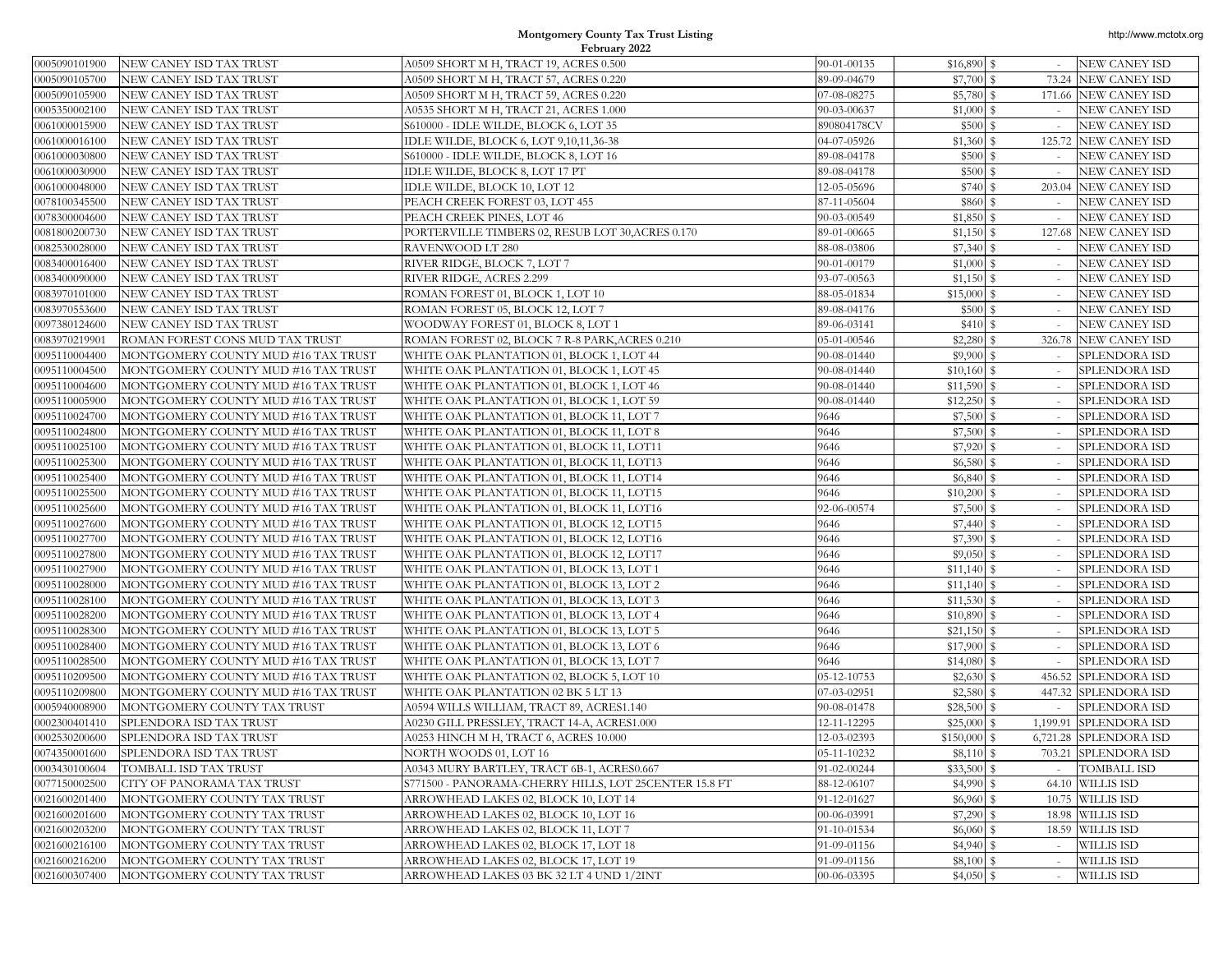| 0021600309500 | MONTGOMERY COUNTY TAX TRUST | ARROWHEAD LAKES 03 BK 32 LT 25              | 92-10-01049 | $$8,100$ $$$  |        | 65.15 WILLIS ISD  |
|---------------|-----------------------------|---------------------------------------------|-------------|---------------|--------|-------------------|
| 0021600807200 | MONTGOMERY COUNTY TAX TRUST | ARROWHEAD LAKES 08, BLOCK 23, LOT 13        | 91-01-00006 |               |        | 30.31 WILLIS ISD  |
| 0021600818700 | MONTGOMERY COUNTY TAX TRUST | ARROWHEAD LAKES 08, BLOCK 27, LOT 1         | 98-10-00569 |               |        | <b>WILLIS ISD</b> |
| 0021600819900 | MONTGOMERY COUNTY TAX TRUST | ARROWHEAD LAKES 08, BLOCK 34, LOT 6         | 97-10-00451 | $$9,500$ $$$  |        | <b>WILLIS ISD</b> |
| 0052200109200 | MONTGOMERY COUNTY TAX TRUST | FRONTIER LAKES 01, BLOCK 4, LOT 7           | 00-06-03428 | $$5,040$ \ \$ |        | <b>WILLIS ISD</b> |
| 0052200118300 | MONTGOMERY COUNTY TAX TRUST | S522001 - FRONTIER LAKES 01, BLOCK 7,LOT 31 | 95-03-00307 |               |        | 23.38 WILLIS ISD  |
| 0052200118400 | MONTGOMERY COUNTY TAX TRUST | FRONTIER LAKES 01, BLOCK 7, LOT 32          | 95-03-00307 | $$2,680$ \$   |        | 23.38 WILLIS ISD  |
| 0052200121200 | MONTGOMERY COUNTY TAX TRUST | FRONTIER LAKES 01, BLOCK 8, LOT 11          | 00-06-03983 | $$7,540$ \$   |        | <b>WILLIS ISD</b> |
| 0052200204800 | MONTGOMERY COUNTY TAX TRUST | FRONTIER LAKES 02, BLOCK 12, LOT 1          | 94-07-00341 |               |        | 54.61 WILLIS ISD  |
| 0052200207600 | MONTGOMERY COUNTY TAX TRUST | FRONTIER LAKES 02, BLOCK 12, LOT 29         | 94-07-00341 | \$5,500S      |        | 36.21 WILLIS ISD  |
| 0052200302300 | MONTGOMERY COUNTY TAX TRUST | FRONTIER LAKES 03, BLOCK 17, LOT 23         | 90-05-00984 |               |        | <b>WILLIS ISD</b> |
| 0052200305300 | MONTGOMERY COUNTY TAX TRUST | FRONTIER LAKES 03, BLOCK 18, LOT 103        | 01-01-00168 | $$3,690$ \$   |        | 23.76 WILLIS ISD  |
| 0052200305400 | MONTGOMERY COUNTY TAX TRUST | FRONTIER LAKES 03, BLOCK 18, LOT 104        | 00-06-03397 | \$3,810 \$    |        | 7.17 WILLIS ISD   |
| 0052200305500 | MONTGOMERY COUNTY TAX TRUST | FRONTIER LAKES 03, BLOCK 18, LOT 105        | 94-06-00299 | $$3,950$ \$   |        | 24.05 WILLIS ISD  |
| 0069370001600 | MONTGOMERY COUNTY TAX TRUST | LYNDON HEIGHTS LT 16                        | 97-10-00457 |               |        | <b>WILLIS ISD</b> |
| 0084700002900 | MONTGOMERY COUNTY TAX TRUST | ROYAL FOREST 01, BLOCK 3, LOT 84            | 95-03-00305 | \$7,760 \$    |        | 76.86 WILLIS ISD  |
| 0084700003000 | MONTGOMERY COUNTY TAX TRUST | S847000 - ROYAL FOREST 01, BLOCK 3, LOT85   | 99-11-06671 | \$9,790S      |        | 70.85 WILLIS ISD  |
| 0084700005320 | MONTGOMERY COUNTY TAX TRUST | ROYAL FOREST 01, BLOCK 10, LOT 50C          | 98-10-00557 | \$7,860 \$    |        | <b>WILLIS ISD</b> |
| 0084700005520 | MONTGOMERY COUNTY TAX TRUST | ROYAL FOREST 01, BLOCK 10, LOT 52C          | 00-06-04002 | $$5,910$ \$   |        | <b>WILLIS ISD</b> |
| 0084700008300 | MONTGOMERY COUNTY TAX TRUST | ROYAL FOREST 01, BLOCK 10, LOT 79A          | 95-12-01458 |               |        | 66.81 WILLIS ISD  |
| 0084700008310 | MONTGOMERY COUNTY TAX TRUST | ROYAL FOREST 01, BLOCK 10, LOT 79B          | 95-12-01458 | $$5,910$ \$   |        | 66.81 WILLIS ISD  |
| 0084700008320 | MONTGOMERY COUNTY TAX TRUST | ROYAL FOREST 01, BLOCK 10, LOT 79C          | 95-12-01458 | $$5,910$ \$   |        | 66.81 WILLIS ISD  |
| 0084700012100 | MONTGOMERY COUNTY TAX TRUST | ROYAL FOREST 01, BLOCK 39, LOT 401          | 94-02-00124 | $$24,000$ \$  |        | 151.13 WILLIS ISD |
| 0084700015541 | MONTGOMERY COUNTY TAX TRUST | ROYAL FOREST 01, LOT 447                    | 94-03-00144 | $$9,000$ $$$  |        | 64.65 WILLIS ISD  |
| 0084700015553 | MONTGOMERY COUNTY TAX TRUST | ROYAL FOREST 01 LT 450J                     | 90-07-01315 | $$6,390$ \$   |        | <b>WILLIS ISD</b> |
| 0084700015554 | MONTGOMERY COUNTY TAX TRUST | ROYAL FOREST 01 LT 450K                     | 90-07-01315 | \$6,640S      |        | <b>WILLIS ISD</b> |
| 0084700015720 | MONTGOMERY COUNTY TAX TRUST | ROYAL FOREST 01, BLOCK 42, LOT 455B-1       | 89-06-03280 | $$2,900$ $$$  | $\sim$ | <b>WILLIS ISD</b> |
| 0084700016010 | MONTGOMERY COUNTY TAX TRUST | ROYAL FOREST 01, BLOCK 42, LOT 458B-1       | 93-07-00548 | $$3,850$ \$   |        | 35.50 WILLIS ISD  |
| 0084700016230 | MONTGOMERY COUNTY TAX TRUST | ROYAL FOREST 01, BLOCK 42, LOT 460C         | 91-12-01615 | \$5,400S      |        | 15.38 WILLIS ISD  |
| 0084700017500 | MONTGOMERY COUNTY TAX TRUST | ROYAL FOREST 01, BLOCK 43, LOT 492          | 91-10-01420 | $$6,180$ \ \$ |        | 13.18 WILLIS ISD  |
| 0084700017800 | MONTGOMERY COUNTY TAX TRUST | ROYAL FOREST 01, BLOCK 43, LOT 495          | 91-10-01420 | \$5,400S      |        | 13.05 WILLIS ISD  |
| 0084700019000 | MONTGOMERY COUNTY TAX TRUST | ROYAL FOREST 01, BLOCK 43, LOT 507          | 97-12-00546 | \$5,400S      |        | <b>WILLIS ISD</b> |
| 0084700019100 | MONTGOMERY COUNTY TAX TRUST | ROYAL FOREST 01, BLOCK 43, LOT 508          | 93-03-00233 | \$5,400 \$    |        | 21.22 WILLIS ISD  |
| 0084700019200 | MONTGOMERY COUNTY TAX TRUST | ROYAL FOREST 01, BLOCK 43, LOT 509          | 93-03-00233 | $$5,400$ \$   |        | 21.22 WILLIS ISD  |
| 0084700022300 | MONTGOMERY COUNTY TAX TRUST | ROYAL FOREST 01, BLOCK 43, LOT 541          | 94-01-00072 | $$8,440$ $$$  |        | 46.51 WILLIS ISD  |
| 0084700022600 | MONTGOMERY COUNTY TAX TRUST | ROYAL FOREST 01, BLOCK 43, LOT 544          | 91-10-01513 |               | $\sim$ | <b>WILLIS ISD</b> |
| 0084700022700 | MONTGOMERY COUNTY TAX TRUST | ROYAL FOREST 01, BLOCK 43, LOT 545          | 91-10-01512 | \$8,380 \$    |        | <b>WILLIS ISD</b> |
| 0084700024600 | MONTGOMERY COUNTY TAX TRUST | ROYAL FOREST 01, BLOCK 43, LOT 567          | 94-01-00065 |               |        | 82.49 WILLIS ISD  |
| 0084700025000 | MONTGOMERY COUNTY TAX TRUST | ROYAL FOREST 01, BLOCK 43, LOT 571          | 00-04-02381 |               |        | <b>WILLIS ISD</b> |
| 0084700025700 | MONTGOMERY COUNTY TAX TRUST | ROYAL FOREST 01, BLOCK 44, LOT 462A         | 92-01-00001 | $$2,190$ \$   |        | 13.01 WILLIS ISD  |
| 0084700025810 | MONTGOMERY COUNTY TAX TRUST | ROYAL FOREST 01, BLOCK 44, LOT 463B         | 95-02-00114 | $$2,700$ \$   |        | 53.56 WILLIS ISD  |
| 0084700026020 | MONTGOMERY COUNTY TAX TRUST | ROYAL FOREST 01, BLOCK 44, LOT 465C         | 01-03-01731 |               |        | 9.35 WILLIS ISD   |
| 0084700027000 | MONTGOMERY COUNTY TAX TRUST | ROYAL FOREST 01, BLOCK 45, LOT 30-A         | 03-01-00219 | $$4,360$ $$$  |        | 89.93 WILLIS ISD  |
| 0084700027010 | MONTGOMERY COUNTY TAX TRUST | ROYAL FOREST 01, BLOCK 45, LOT 30-B         | 03-01-00219 | $$3,080$ \$   |        | 89.51 WILLIS ISD  |
| 0084700027100 | MONTGOMERY COUNTY TAX TRUST | ROYAL FOREST 01, BLOCK 45, LOT 31-A         | 00-09-05935 | $$3,220$ $$$  |        | 62.33 WILLIS ISD  |
| 0084700027510 | MONTGOMERY COUNTY TAX TRUST | ROYAL FOREST 01, BLOCK 45, LOT 35-B         | 01-01-00221 | $$320$ $$$    |        | WILLIS ISD        |
| 0084700027800 | MONTGOMERY COUNTY TAX TRUST | ROYAL FOREST 01, BLOCK 45, LOT 38-A         | 92-01-00060 | \$360S        |        | 10.16 WILLIS ISD  |
| 0084700028800 | MONTGOMERY COUNTY TAX TRUST | ROYAL FOREST 01, BLOCK 45, LOT 475A         | 91-10-01518 | $$4,200$ \$   |        | <b>WILLIS ISD</b> |
| 0084700028910 | MONTGOMERY COUNTY TAX TRUST | ROYAL FOREST 01, BLOCK 45, LOT 476B         | 91-10-01518 | $$4,680$ \$   | $\sim$ | <b>WILLIS ISD</b> |
| 0084700030510 | MONTGOMERY COUNTY TAX TRUST | ROYAL FOREST 01, LOT 707-B, ACRES 1.279     | 01-01-00452 | \$640S        |        | <b>WILLIS ISD</b> |
| 0084700030900 | MONTGOMERY COUNTY TAX TRUST | ROYAL FOREST 01, LOT 711, ACRES 2.380       | 88-07-03762 | $$1,190$ \$   |        | <b>WILLIS ISD</b> |
| 0084700031610 | MONTGOMERY COUNTY TAX TRUST | ROYAL FOREST 01, LOT 718S, ACRES 1.330      | 94-07-00348 | \$17,460 \$   |        | 77.42 WILLIS ISD  |
| 0084700031710 | MONTGOMERY COUNTY TAX TRUST | ROYAL FOREST 01, LOT 719S, ACRES 1.280      | 90-05-01026 | $$16,800$ \$  |        | WILLIS ISD        |
| 0084700033000 | MONTGOMERY COUNTY TAX TRUST | ROYAL FOREST 01, LOT 732, ACRES 2.400       | 90-05-01027 | $$1,200$ \$   |        | <b>WILLIS ISD</b> |